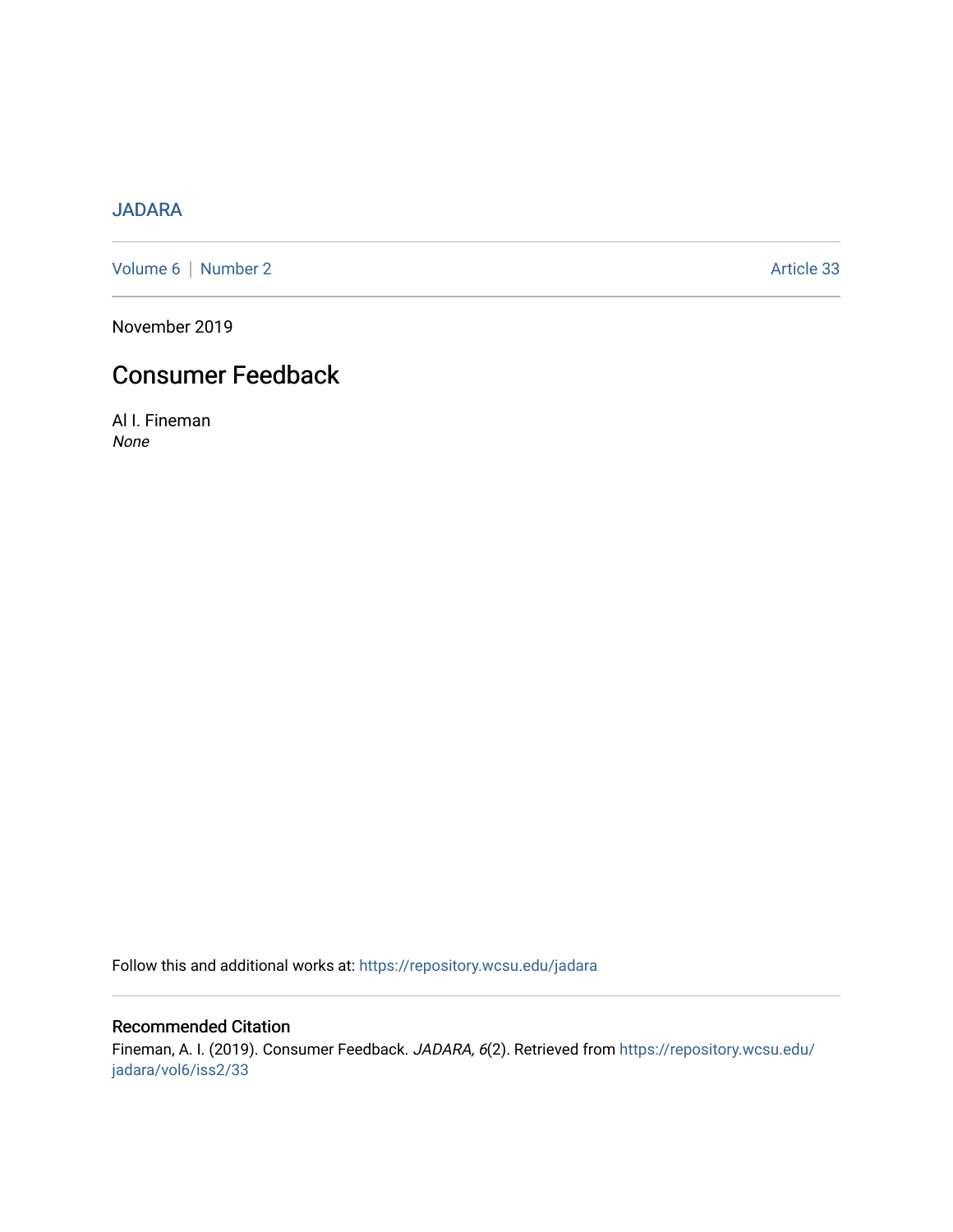#### ByAL I. FINEMAN

I come before this group today not as a professional working with deaf people, but as a parent of a deaf young man. The background of my remarks to you has not been gleaned from reports, statistics or charts. It has been acquired from 22 years of frustrating, devastating and tearful experiences in an attempt to have my son assume his rightful place in society to which he is entitled.

As I look back over the years, I see a path of misdirected and misguided education. I see a chasm in professional integrity in the education of deaf children  $-$  I see a huge monument attesting to the failure of educators of deaf children who can sit back, review statistics and find they have "helped" the average deaf child achieve approximately a third or fourth grade education after 12 or 15 years of specialized schooling. This is not only functional illiteracy, but it doesn't even equip the average deaf adult to read intelligently the daily newspaper which is generally geared to at least a fifth grade reading level. And, this is after 100 years of education of the deaf in America. What dismal results! And the battle still rages between oralists and proponents of total communication.

Why do oralists continue to perpetuate their disservice on the parents of deaf children who are only too eager to hear that someday their child will speak and take his place in the hearing world. The cliche, "They must live in a hearing world" is very misleading, for as with other unintegrated minority groups, deaf people do not become integrated with their hearing peers regardless of the fact that they may work side by side until 5 o'clock. After 5 o'clock, the deaf people either join their deaf friends or more often are alone. The vast majority of deaf people seem to marry other deaf people, with whom they are infinitely more comfortable and happy. So this "hearing world" approach that the oralists dangle in front of hearing parents is just so much "pie in the sky". Deaf parents of deaf children are much more knowledgeable and wise. They know the score  $-$  the deaf mingle with the deaf, with whom they are most easily understood and readily accepted.

۱

1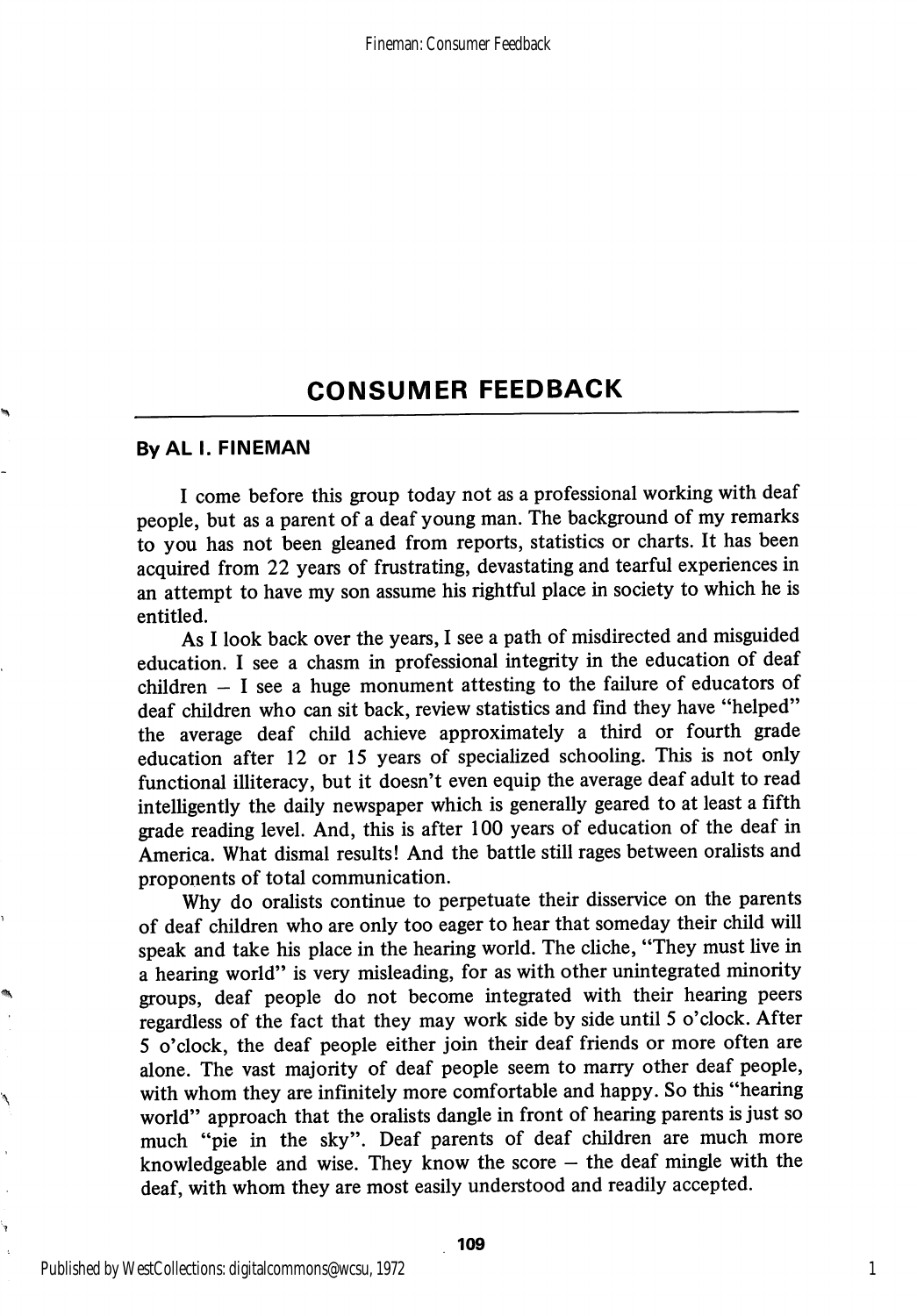One cannot deny that there are many deaf people who can speak well. However, when these deaf individuals are exhibited in a demonstration, the audience is not told that in many cases hearing was lost after speech and language were acquired. Nor are they told the degree of deafness, whether the persons are hard of hearing or deaf to all speech sounds with or without a hearing aid. As you well know there is a vast difference in the fund of basic language in respect to prelingual and postlingual deafness. In some few select cases good speech has been acquired by those deafened prelingually, through a rare combination of superior teaching and extreme motivation. But is this the norm? Holding out the prize of speech to unsuspecting parents is tantamount to saying, "We can make an Einstein out of your child". As you well know, the younger the child when hearing is lost, the more difficult it becomes to understand his speech. And of what avail is good speech when there is little to say which occurs when extreme emphasis is placed on speech and speech reading to the detriment of academic achievement? We had occasion to visit a school where a revolutionary method of teaching was being used. The results were phenomenal, but after three years of intensive speech training the academic achievement was on about a pre-primer or primer level. Of what use is it to be able to say in perfect speech, "I'm fine, thank you. How are you?" and not much else? Another case in point comes to mind with controlled speech. As related to me, a counselor was walking along the campus with the headmaster of an oral school, pointing out that pure oralism resulting in controlled speech does not work. To prove his point, the counselor said to an approaching senior student, "Do you think it is going to rain?". The student responded to the question he expected, "Fine, thank you. How are you?". I only mention all of this to indicate some of the frustrations we have experienced with our son in his overall education. How much farther he would have developed socially, emotionally and educationally if he had been encouraged to use total communication! Since we have all finally learned manual communication, how much easier it is to reach him and how much less frustrating life has become for all of us!

Many deaf students, without complicating handicaps, are able to achieve some small place in society in spite of the deficiencies in their education. Some select few achieve outstanding success — but somehow the failures are rarely if ever publicized.

What is going to happen to the 100,000 or more under achieving deaf people, many of whom are multiple handicapped, but otherwise intelligent, in American today? What is going to happen to the 2,000 or more deaf students that are currently being graduated or terminated each year, who are underachieving and virtually unemployable? Is this the best our education of our deaf children can produce?

We, as parents, have investigated and visited many programs for the young deaf adult. We found the programs to be lacking or not geared to the

2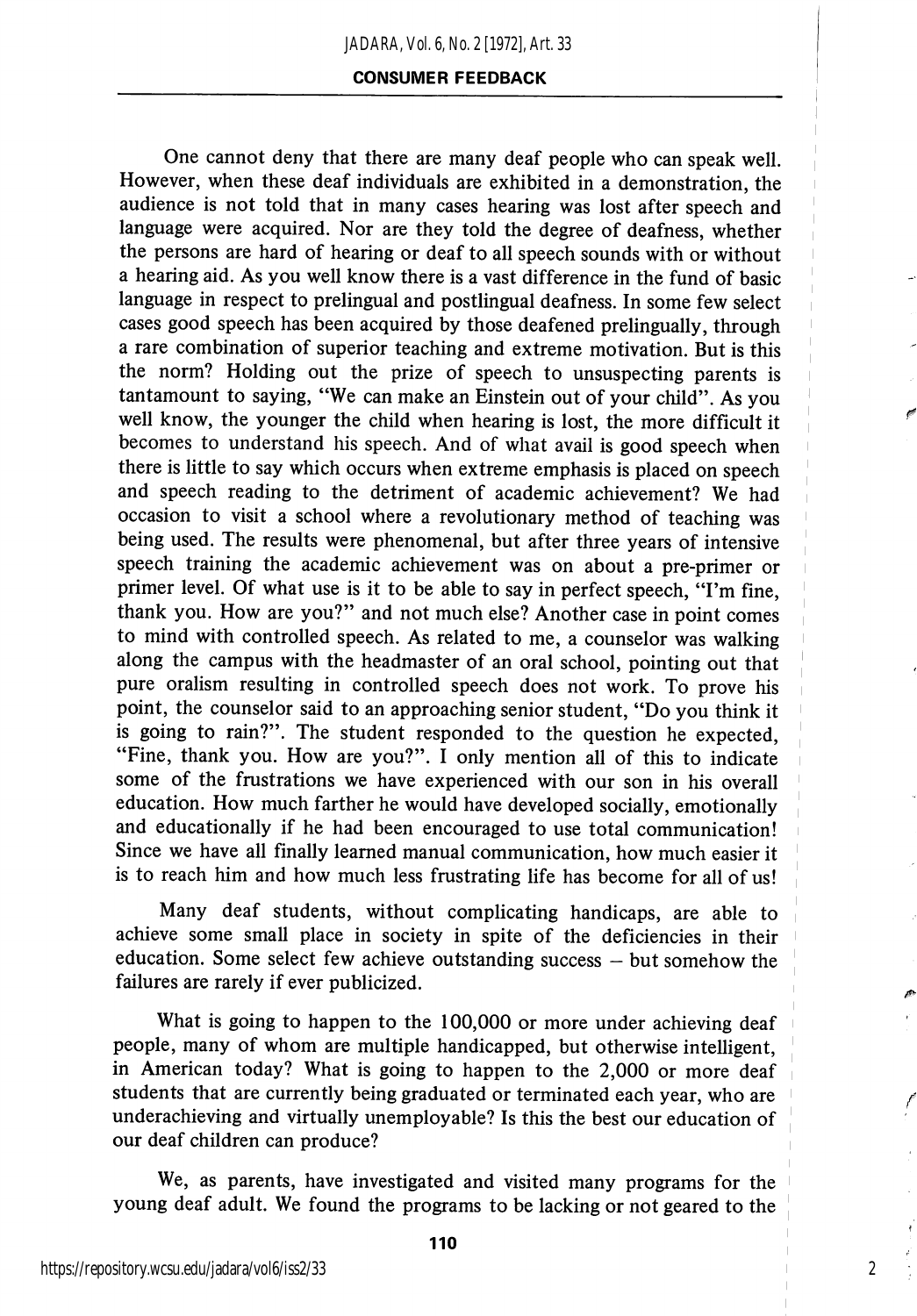needs of the low achieving deaf person. We have availed ourselves of local, state and federal programs and still have not found a suitable facility in this vast land of ours. It has been our experience that so often the glowing literature is not always consistent with the actual facts as we see them upon visiting the facility. We live in a society that can go to the moon, but does not provide suitable facilities for the training of the thousands of underachieving deaf people. We have found that upon leaving school, there is a dearth of assistance available to the deaf person, especially the multiple handicapped. At least while in school there is a place for them to go to every day, whether good, bad or indifferent. Upon finishing school, it is like a chasm into which the individual, particularly the multiple handicapped, under-achieving otherwise intelligent deaf person is dropped. The demoralizing effect of sitting at home with nothing to do, creates havoc not only for the deaf individual, but for the entire family.

In the state of Pennsylvania we have a magnificent, modern facility for vocational rehabilitation, but at the time of recent experience and last inquiry, there were no adequate facilities for deaf people.

Residential private schools, many of which do a fine job in other areas of rehabilitation, back off when they leam the prospective student is deaf. The immediate question asked is "How will we communicate with him?".

Programs offered, through glowingly portrayed in well written brochures, fail completely in many basic areas. Two fundamental problems we have encountered are woefully inadequate staffing and an unsympathetic general administration, particularly, when the program is part of a large facility. Another serious problem, is lack of proper understanding between teacher and student because of inadequate communication. Unless a deaf student is well versed in lip reading, which at best is most difficult as so many sounds in the English language are invisible, he cannot understand his instructor's speech. Writing takes much too long and oft times the deaf student is not familiar with the vocabulary used. Unless the instructors are versed in sign language, the program, at best, is doomed to failure. It all results in either inadequate training, little rehabilitation or dismissal.

We recently visited a facility in Florida, which does a unique job in the rehabilitation of hearing students who have serious problems. The students are told upon entering, that there are only two ways available to them to go home; one is to graduate, the other is to die. There is no violation of rules or anything they could do, short of murder, which would result in dismissal. And they have had some remarkable results in habilitating severe delinquents. This, to me, is a prime example of a school administration sympathetic and dedicated to the success of the student.

In our efforts to locate a good facility, we discovered a fine organization in New York City. While their program was very worthwhile, the staff dedicated to genuine help, they lacked living facilities. Our son had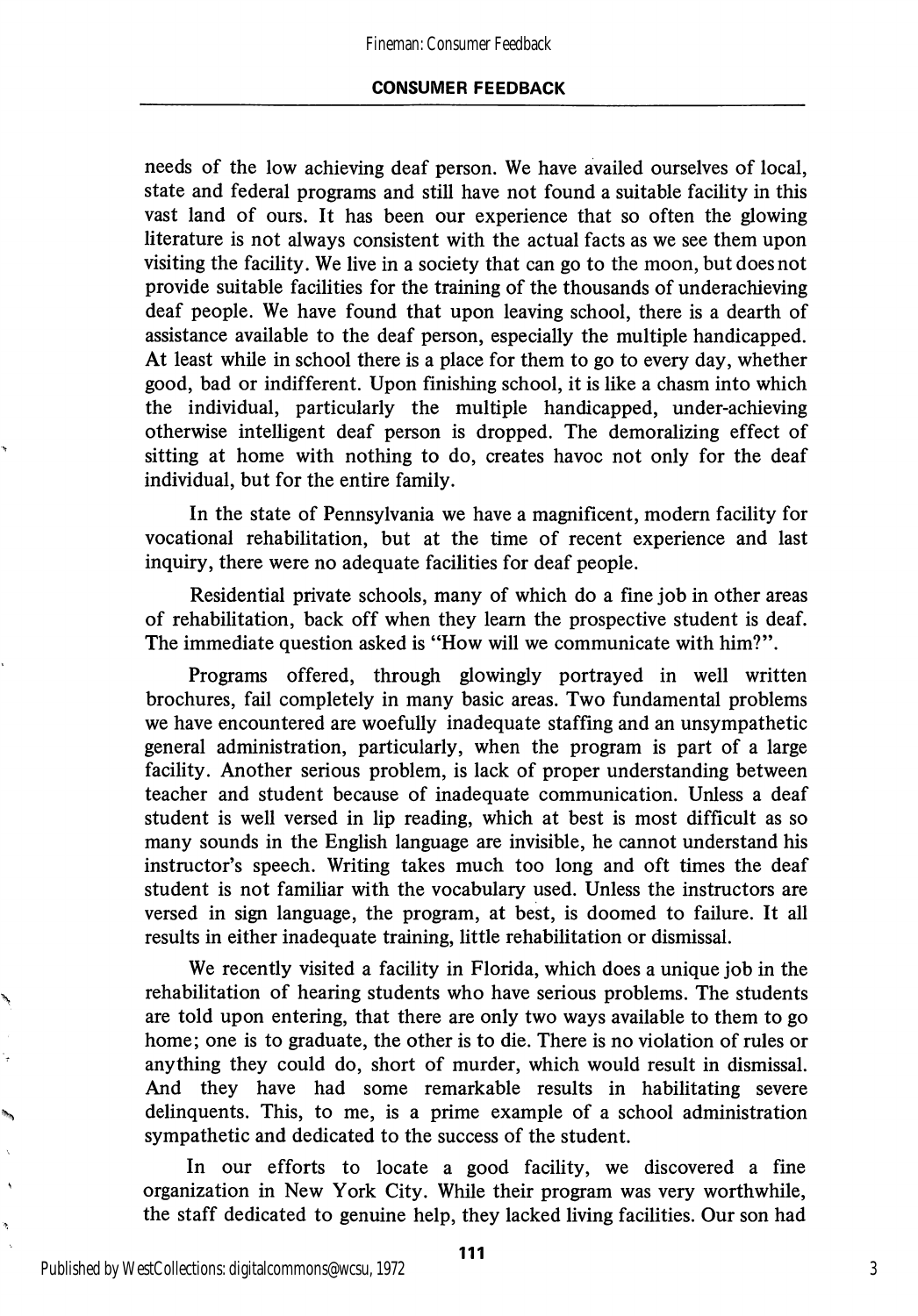to commute daily from Philadelphia to New York, spending five hours or more each day traveling. After six months he became so exhausted that he had to stop. A facility must have a mix of all the ingredients necessary to fulfill adequately the mission. This, too, was an incomplete facility, housed within another organization unrelated to the deaf, and unable to provide necessary services after the training day ended, plus no place to live.

Which brings me to the final phase of my remarks. What is desperately needed is a facility such as the kind being proposed under pending Congressional legislation, which would provide 24 hour around-the-clock training and supervision. A facility adequately staffed with competent personnel well-versed in total communication, with deep feehngs for their deaf clients, plus an administration keyed solely to the problems of the underachieving deaf person — sympathetic, understanding and responsive to their needs, are fundamental requirements. This should encompass the entire spectrum of human needs, from personal hygiene to sex education, to how to apply for a job and how to keep it. Individual counseling must be made available to help the underachieving person cope with the myriad problems in today's complex world. And it must be done in a medium that is readily understood. We need a free standing facihty, devoted exclusively to the deaf, where the student cannot be dismissed short of the most serious behavior. For it is just then, when he is in trouble, in his moments of crises, that he needs skilled, professional help, in addition to the support of competent and understanding staff.

Many deaf persons who have normal health, mobility and intelligence function well below their capacity as proven by their lack of employment, underemployment and poor social and emotional adjustment. Such underachievers can be properly trained to rise above their disabling handicaps, assume their rightful role in society and achieve independent living status. Existing rehabilitation services are not adequate to meet the needs of the underachieving postschool deaf person. Their dilemma is self-defeating. Few rehabilitation programs even attempt to meet the needs of the deaf client and those that try can only offer what, at best, is mediocre and mediocrity will not solve our problem. Meanwhile, those in urgent need of proper services are becoming older. More youngsters, being terminated or "completing" their formal education are added to the already dismal scene. At the rate we are going, those underachieving deaf people not yet bom are guaranteed the fate of failure because America cannot provide adequate funding to alleviate this tragic problem.

Money spent on the rehabilitation of deaf persons, has proven to be ah investment in the lives of future tax-paying citizens. It is not expenditure that goes down the drain. Unless comprehensive rehabilitation programs structured around personal, social and vocational adjustment training are funded to provide specialized services to meet the unique needs of the low

4